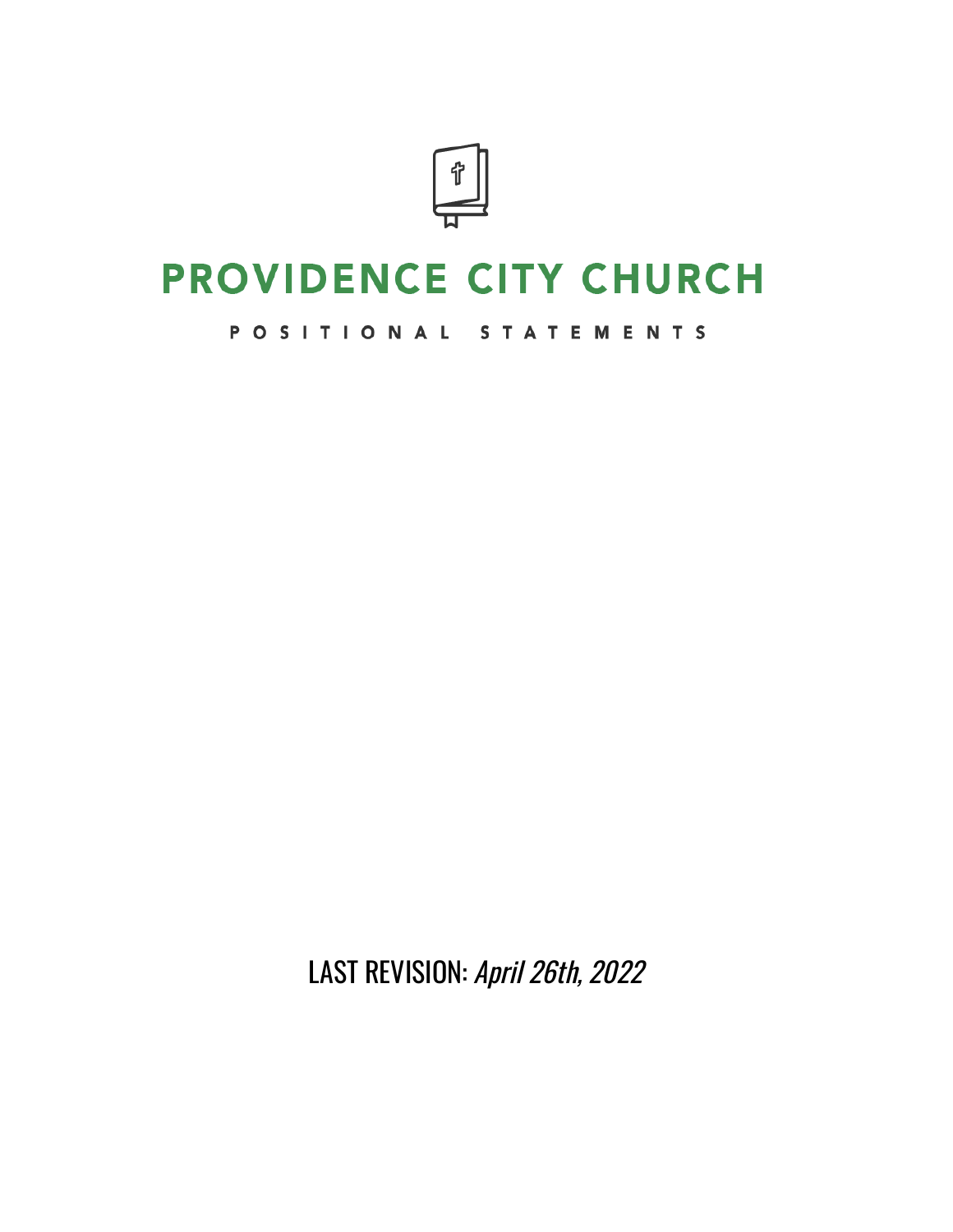# **Providence City Church's Positional Statements**

This document was drafted by pastors and lay leaders at Providence City Church to help clearly outline our doctrinal stances and theological positions on a variety of issues. Our hope is that this document will help provide clarity and promote unity as we continue to press on towards the mission of healing a broken world with the bold love of Jesus. We have broken the document down into two parts: Part 1 is "*The Statement of Basic Beliefs*". This section will outline core truths of biblical Christianity; truths that we contend one must believe to be considered a Christ follower. Part 2 will be our "*Positional Statements*." This section will speak to the theological leanings of PCC.

While the doctrines expressed in the "The Statement of Basic Beliefs" are those that are recognized to be universal and primary within the Church, there are a number of secondary beliefs about which the leadership of Providence City Church is passionate. Complete agreement on these secondary issues is not required for the sake of partnership (membership) at PCC as we believe in the importance of theological charity while not compromising unity amongst the Body of Christ. However, it should be known that Providence City Church will preach, teach and counsel in accordance with these theological convictions.

As this document seeks to offer deeper insight into the core beliefs and stances of PCC, it is foundational to begin with our doctrine of the Scriptures. The reason for this is that ALL subsequent stances and beliefs are derived from the Scriptures. PCC stands on the foundation of Sola Scriptura (Scripture Alone)!

We believe the Bible, including the 39 books of the Old Testament and 27 books of the New Testament, to be the written Word of God. As originally given, the Scriptures are divinely inspired, they are without error and trustworthy in all matters upon which they speak - scientific, historical, moral, and theological. Each book is to be interpreted according to its context and purpose and in reverent obedience to the Lord who speaks through it in living power. All believers are exhorted to study the Scriptures and diligently apply them to their lives. They are the authoritative and normative rule and guide of all Christian life, practice and doctrine. They are totally sufficient and must not be added to, superseded or changed by later tradition, extra-biblical revelation or worldly wisdom. (2 Tim. 2:15; 3:16-17; Matt. 5:18; Luke 24:32; Ps. 19:7-8).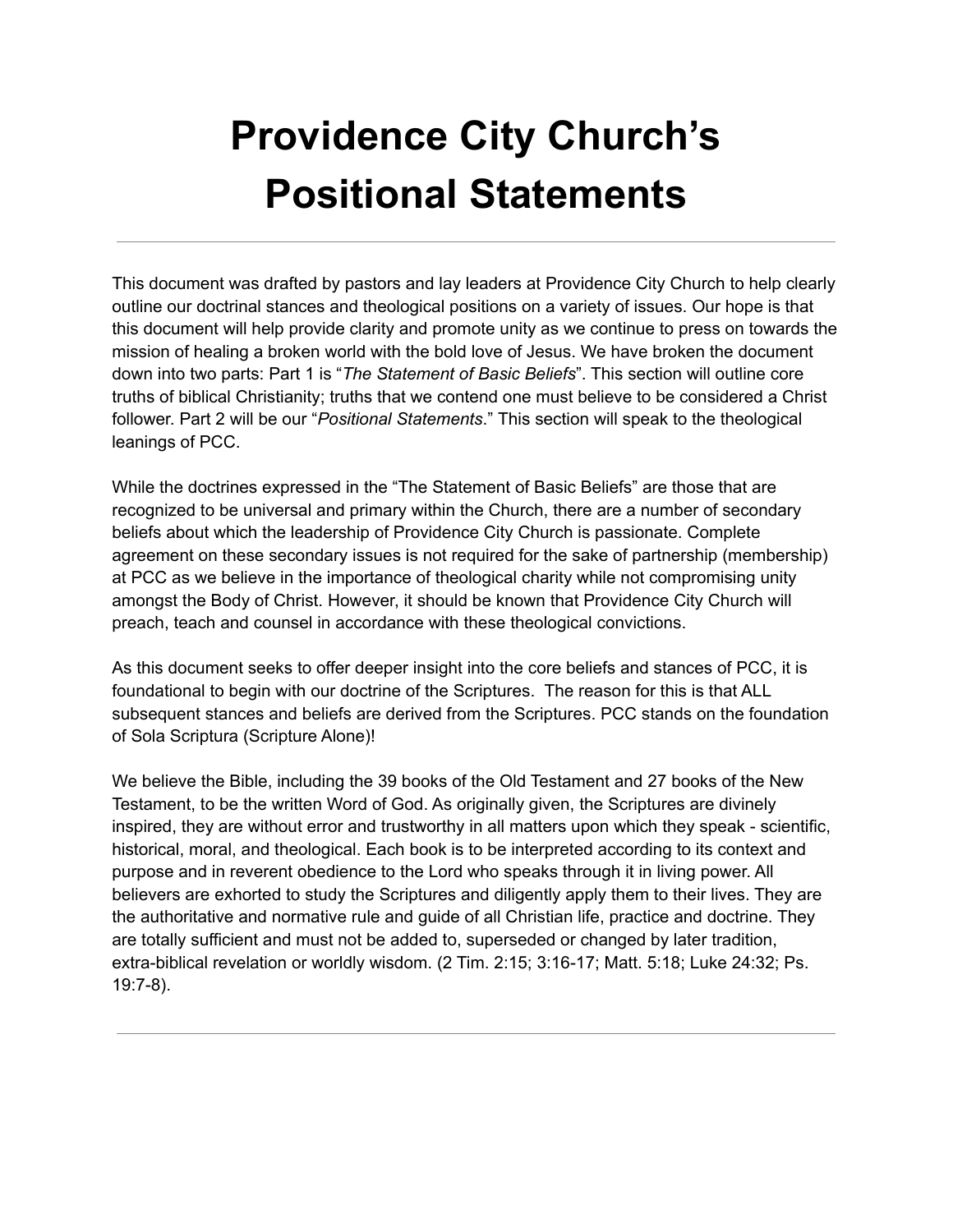# **Table of Contents**

#### **Part 1: [Statements](#page-3-0) of Basic Belief**

**The [Trinity](#page-3-1) [Original](#page-3-2) Sin [Salvation](#page-3-3) The [Virgin](#page-4-0) Birth** Jesus' [Substitutionary](#page-4-1) and Atoning Death The [Resurrection](#page-4-2) of Jesus Christ The [Ascension](#page-4-3) of Jesus Christ The [Resurrection](#page-4-4) of the Dead

#### **Part 2: Positional [Statements](#page-5-0)**

Biblical [Marriage](#page-5-1) **[Divorce](#page-5-2) Human [sexuality](#page-6-0)** [Gender](#page-6-1) Identity **[Homosexuality](#page-6-2) [Sacraments](#page-7-0) [Baptism](#page-7-1)** Child [Dedication](#page-7-2) **[Communion](#page-7-3)** The Work and [Ministry](#page-7-4) of The Holy Spirit Gifts of the Holy [Spirit](#page-7-5) [Baptism](#page-8-0) of the Holy Spirit **[Sanctity](#page-8-1) of Life [Creation](#page-8-2)** Church [Leadership](#page-9-0) Structure [Elder](#page-9-1) led Role of [Women](#page-9-2) in the Church **[Community](#page-10-0)** [Evangelism/Missiology](#page-10-1) End [Times](#page-10-2) Church [Discipline](#page-11-0) Moral [Issues](#page-11-1)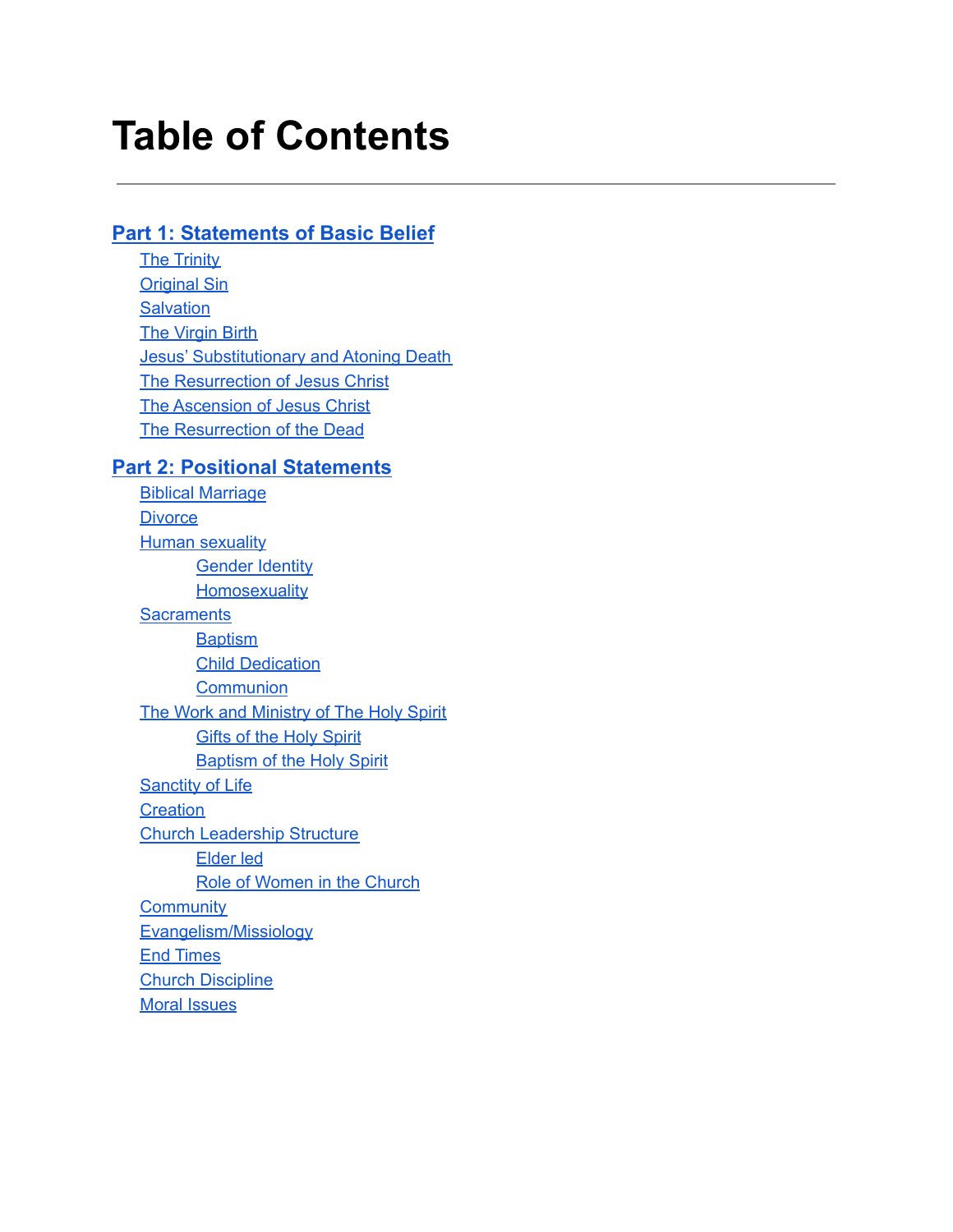## <span id="page-3-0"></span>**Part 1: Statements of Basic Belief**

### <span id="page-3-1"></span>• The Trinity

- $\circ$  There is one God who eternally exists as three distinct Persons the Father, Son, and Holy Spirit. Stated differently, God is one in essence and three in person. These definitions express three crucial truths: (1) the Father, Son, and Holy Spirit are distinct Persons, (2) each Person is fully God, (3) there is only one God.The Father is neither the Son nor the Holy Spirit. The Son is neither the Father nor the Holy Spirit. The Holy Spirit is neither the Father nor the Son
	- Genesis 1:26; Psalm 45:6-7; Psalm 110:1; Matthew 3:13-17; Matthew 28:17-20; 1 Corinthians 12:4-6
	- *■ (If you would like more detailed information about the trinity, please follow this link: [Doctrine](https://docs.google.com/document/d/1tRnEPZrwzuSWGvA_KU6p7-yScc8hn0QDLseZ4Ehdico/edit?usp=sharing) of the Trinity)*

### <span id="page-3-2"></span>● Original Sin

- All of mankind is born sinful. No one is born good.
- $\circ$  The moral corruption we possess as a consequence of Adam's sin, resulting in a sinful disposition manifesting itself in habitually sinful behavior
- We teach that in Adam's sin of disobedience to the revealed will and Word of God, man lost his innocence; incurred the penalty of spiritual and physical death (Genesis 2:16-17; 3:1-19; Romans 3:23; 5:12; 6:23); became inherently corrupt and utterly incapable of choosing or doing that which is acceptable to God apart from divine grace. With no recuperative powers to enable him to recover himself, man is hopelessly lost (1 Corinthians 2:14), apart from the salvation which is the redemptive work of the Lord Jesus Christ (Ephesians 1:5; 2:1-3; Titus 3:5-6). We teach that all men were in the loins of Adam and that the sin nature as well as the consequences of that original sin have been transmitted (imputed) to all men of all ages (Romans 5:12), Jesus Christ being the exception. All men are thus sinners by divine declaration (Psalms 14:1-3; Romans 3:9-18, 23), by nature (Jeremiah 17:9; Matthew 15:19) and by choice (Isaiah 53:6; James 2:10).
	- Genesis 6:5; Psalm 51:5; Jeremiah 17:9; Romans 3:23; 5:8, 12-21; 7:18; Ephesians 2:1-3

### <span id="page-3-3"></span>• Salvation

- Sinful man can only be saved and can only be in right standing before God by putting their faith in the grace of Jesus Christ.
- $\circ$  To be justified (counted not guilty) a person must believe that Jesus died in their place and rose from the dead. There is no other way by which man can be saved.
- We believe that, due to universal death through sin, no one can enter the kingdom of God unless born again (John 3:5-8); that salvation is only by grace through faith in the shed blood of Jesus Christ; and that all who receive the Lord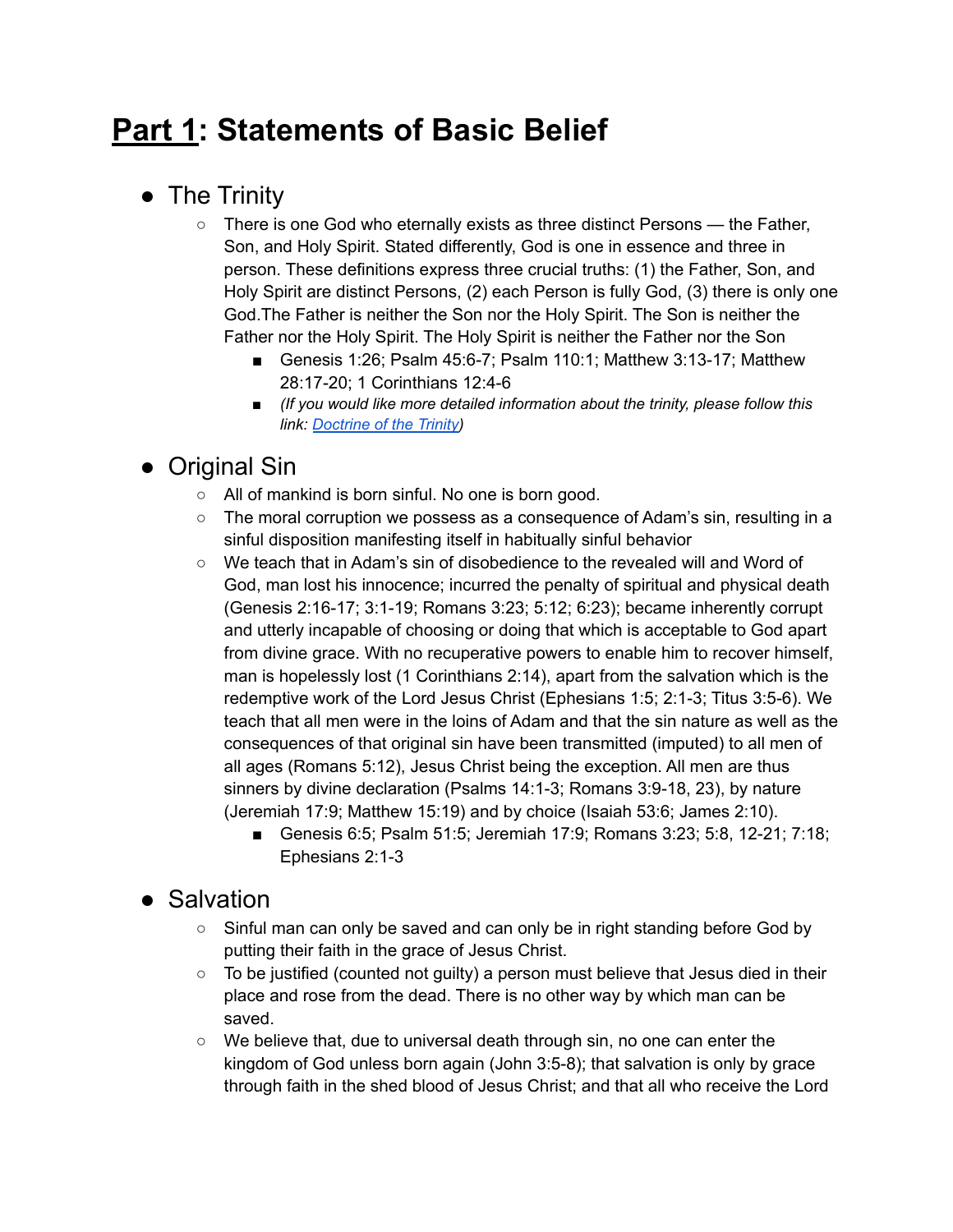Jesus Christ through faith are declared righteous by God and become children of God (Heb.10:19-25).

■ Acts 4:12; Romans 5:1-2, 11:6; Ephesians 2:7-10; Titus 3:5

### <span id="page-4-0"></span>• The Virgin Birth

- Jesus Christ was born apart from the normal process of procreation, but was supernaturally conceived in the womb of the virgin Mary by the power of the Holy Spirit, and born of her, without sin.
	- Matthew 1:20; Luke 2:52; John 1:1-4, 14; Colossians 1:15-20; Hebrews 1:1-3

### <span id="page-4-1"></span>● Jesus' Substitutionary and Atoning Death

- $\circ$  This view holds that the most fundamental event of the atonement is that Jesus Christ took the full punishment that we deserved for our sins as a substitute in our place.
	- John 1:29; 10:1-18; Romans 5:8; 1 Corinthians 15:1-4; 2 Corinthians 5:21; Galatians 1:4; 1 Peter 3:18

### <span id="page-4-2"></span>• The Resurrection of Jesus Christ

- We believe that Jesus was innocent but crucified and hung on a cross until death. After which He was buried in a tomb. Three days later, He rose from the dead, claiming victory over sin and death.
	- Matthew 28:1-20; Mark 16:1-8; Luke 24:1-53; 1 Corinthians 15:4, 12-34

### <span id="page-4-3"></span>• The Ascension of Jesus Christ

- Jesus appeared to numerous witnesses after His bodily resurrection over 40 days. He ascended to the right hand of God the Father where He rules, reigns, and intercedes over all of Creation
	- John 14:3; Acts 1:3-11; 1 Corinthians 15:5-8; 1 Thessalonians 4:16; Hebrews 9:28; 1 John 3:2; Revelation 1:7

### <span id="page-4-4"></span>● The Resurrection of the Dead

- $\circ$  We teach the bodily resurrection of all men that will be followed by the just and perfect judgment of Christ. After this, those who have put their faith in Jesus will step into eternal life with glorified bodies while they live and worship in the presence of God forever. Those who have not chosen to surrender to Christ will step into everlasting punishment, separated from God for all eternity.
	- Daniel 12:2; Matthew 25:31-46; John 5:28-29; Acts 24:15; 2 Thessalonians 1:7-9; 2 Peter 2:9; Revelation 20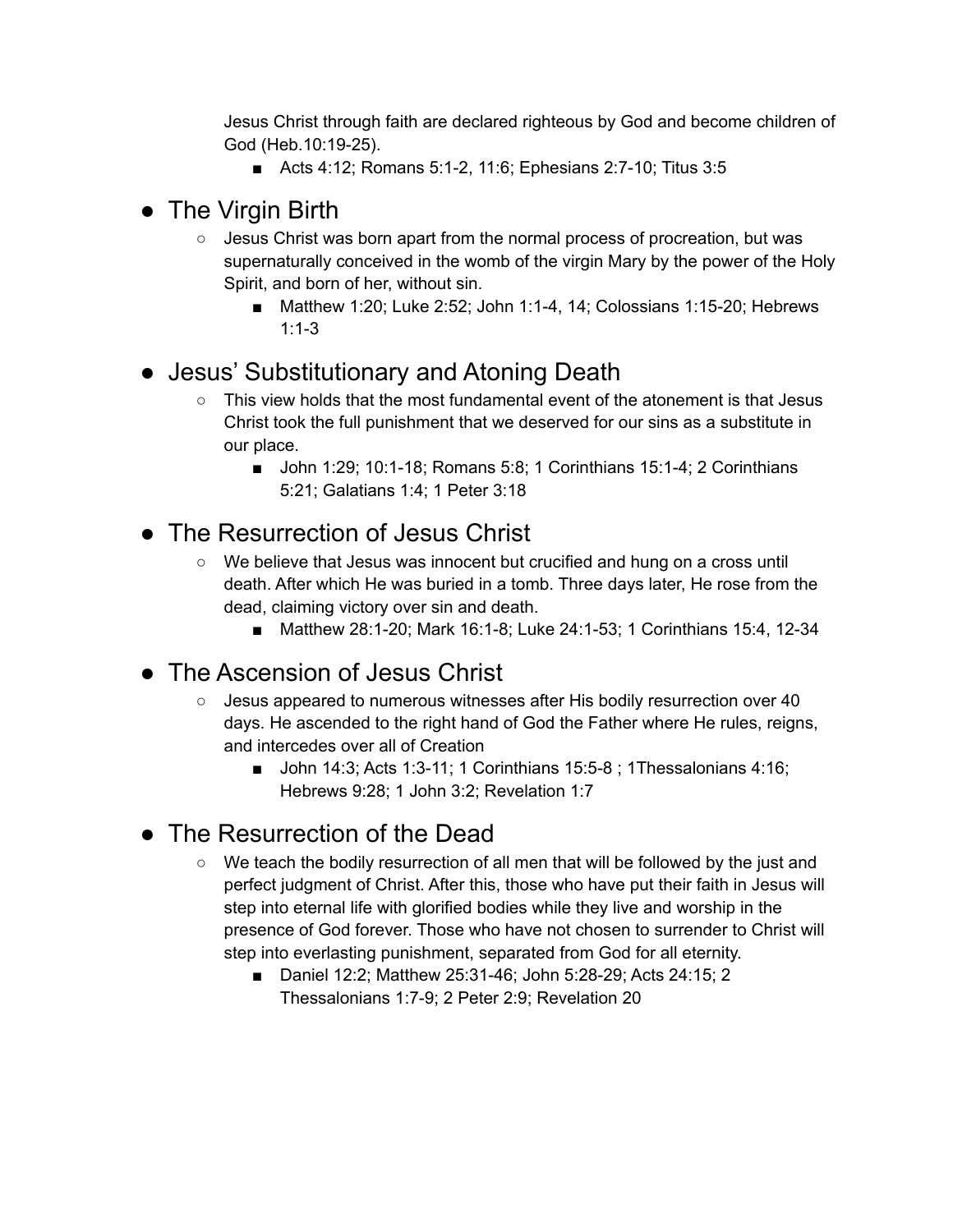## <span id="page-5-0"></span>**Part 2: Positional Statements**

### <span id="page-5-1"></span>● Biblical Marriage

- Marriage is an institution created by God. It is a covenant relationship established by mutual vows between a biological man and a biological woman united by God. Permanent unity in marriage is possible in Christ and is demanded of Christ's disciples who are married.
- *○ Complementarianism*
	- This view holds that God's creation purpose for man and woman entails equality of individual value but also distinct roles. Men are given the responsibility to lead in marriage and the family, as well as in the church, while women are assigned a role of partnering with and supporting their husbands and are entrusted with bearing and nurturing children for God's glory, as well as being active participants in the church's mission.
	- From the opening pages of Scripture, we find that God, in His wisdom and providence, created two complementary sexes for our good and His glory. In light of His good created order, and the fact that men and women both share in divine image bearing, God intends for men and women to have different yet complementary roles and responsibilities in the church and home. These role distinctions do not arise from cultural definitions of masculinity and femininity but are an integral part of God's plan for humanity, as revealed in Scripture. We should recognize them as God's grace to men and women, protecting, preserving and practicing them for His glory, our joy and for the sake of human flourishing (Gen. 2:18-25; 1 Cor. 11:2-16, 14:33-35; Eph. 5:22-33; Col. 3:18-19; 1 Tim. 2:8-15; 1 Pet. 3:1-7).
	- The Bible teaches that God created two complementary sexes of humans, male and female, to bear His image together (Gen. 1:27-28; Matt. 19:4; Mark 10:6). This distinction in gender represents an essential characteristic of personhood and reflects an essential part of being created in God's image.
	- Genesis 1-2; Ephesians 5:22-33; 1 Timothy 2:8-15; 1 Corinthians 11:3

### <span id="page-5-2"></span>● Divorce

- Marriage is an institution created by God. It is a covenant relationship established by mutual vows between a man and a woman united by God. Permanent unity in marriage is possible in Christ and is demanded of Christ's disciples who are married. Marriages should not be dissolved; divorce grieves the heart of God. However, we do acknowledge the scriptures consider infidelity and abandonment grounds for divorce.
- We understand that abuse is not explicitly included as grounds for divorce in scripture. However, in cases of abuse where the spouse or the child/children are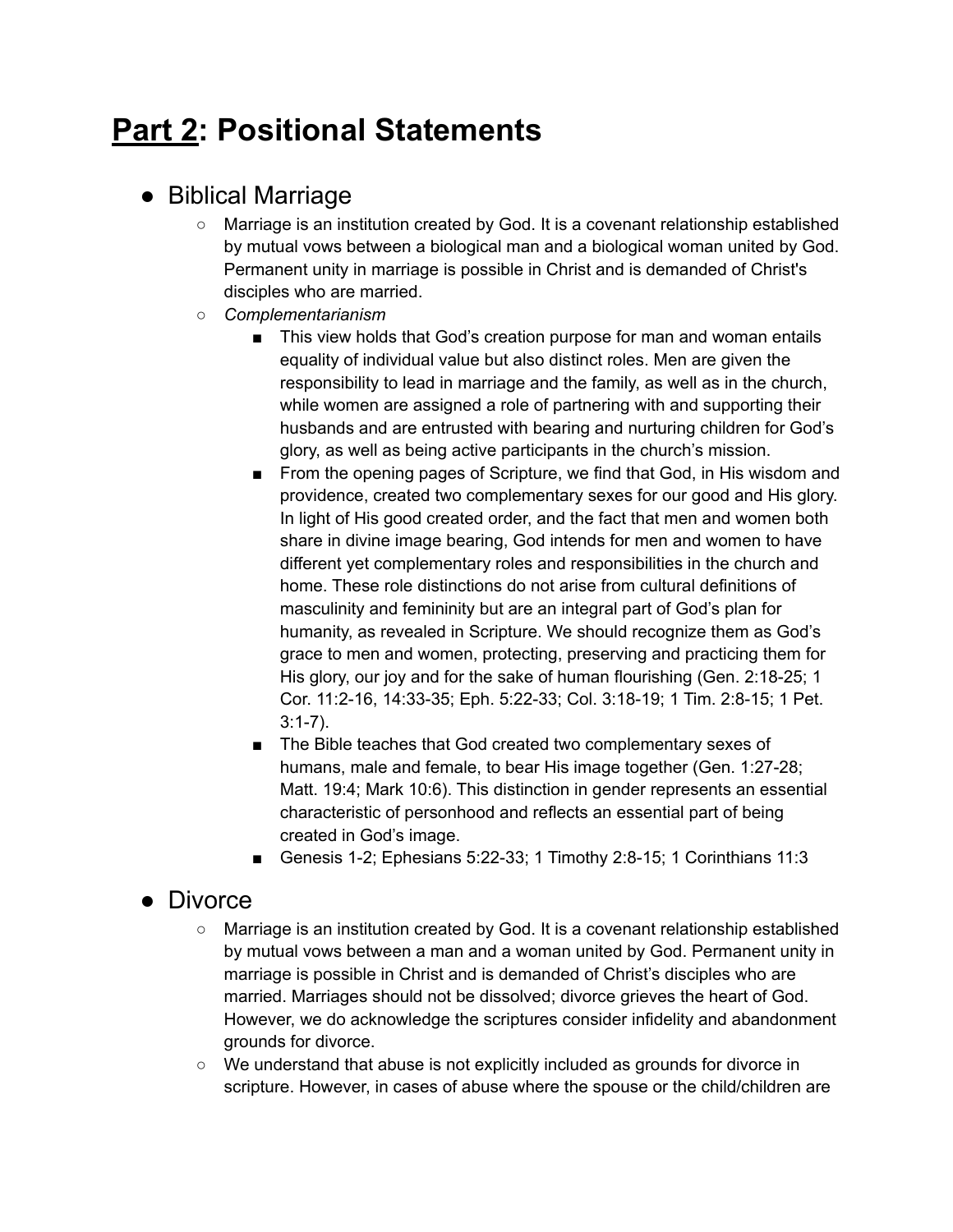in danger, the church believes intervention is necessary in order to protect the victimized.

■ Matthew 5:32, 19:1-12; Luke 16:18; 1 Corinthians 7:12-16; Ephesians 5:22-23; Colossians 3:19; James 1:19-20

### <span id="page-6-0"></span>• Human sexuality

- Human sexuality is part of God's divine design for human beings (Gen. 1:28). However, the Bible restricts all forms of consensual sexual activity to within the boundaries of the marriage relationship (1 Cor. 7:1–5; Heb. 13:4). The Bible clearly prohibits not only non-consensual sexual misconduct (Deut. 22:25–27) but also any consensual sexual activity outside the boundaries of heterosexual marriage (1 Thess. 4:1–8). Furthermore the Bible specifically names as sinful and prohibits any form of sexual activity between persons of the same sex (Rom. 1:26-27; 1 Cor. 6:9–10; 1 Tim. 1:10), polygamy (Matt. 19:4–6; 1 Cor. 7:11), incest (Lev. 18:6–18; 1 Cor. 5:1), bestiality (Exod. 22:19; Lev. 18:23; 20:15–16; Deut. 27:21; Gal. 5:19; Eph. 5:3; Col. 3:5), adultery (Exod. 20:14; Mark 10:19; Luke 18:20; James 2:11), and sexual immorality or fornication of any sort (1 Cor. 6:9-10; 1 Thess. 4:3–8; Lev. 18:20).
	- Genesis 1-2; 1 Corinthians 7:1-5; Hebrews 13:4
- <span id="page-6-1"></span>○ Gender Identity
	- As outlined in Scripture we believe that men and women are absolutely equal in essence, dignity and value and are complementary by divine design. Gender does not merely represent a social construct but, instead, represents a physical reality present in every human from birth. Men and women are not interchangeable.
	- God creates man male and female, after His own image, in knowledge, righteousness, and holiness, with dominion over the creatures. God creates all humans as either male or female. There is no ambiguity.
	- God created man and woman in His image as two distinct but equal genders which He intends to use for His glory (Gen. 1:26–27). Furthermore, individual gender is assigned by God and determined at conception (Ps. 139:13–16). Therefore we believe that to intentionally alter or change one's physical gender or to live as a gender other than the one assigned at conception is to reject God's right as Creator to assign gender to His creatures and is a personal rejection of His plan to glorify Himself through the original gender He assigned that individual (1 Cor. 10:31).
	- Genesis 1-2; Psalm 139:13-16
- <span id="page-6-2"></span>○ Homosexuality
	- Homosexualism (that is, explicit homosexual practice) is incompatible with obedience to the will of God and His design for human sexuality as revealed in Scripture. Those practicing homosexuality forego the opportunity to serve or lead in any capacity at PCC.
	- We do believe the church should do everything in its power to encourage those with same sex attraction to live in accordance with God's design for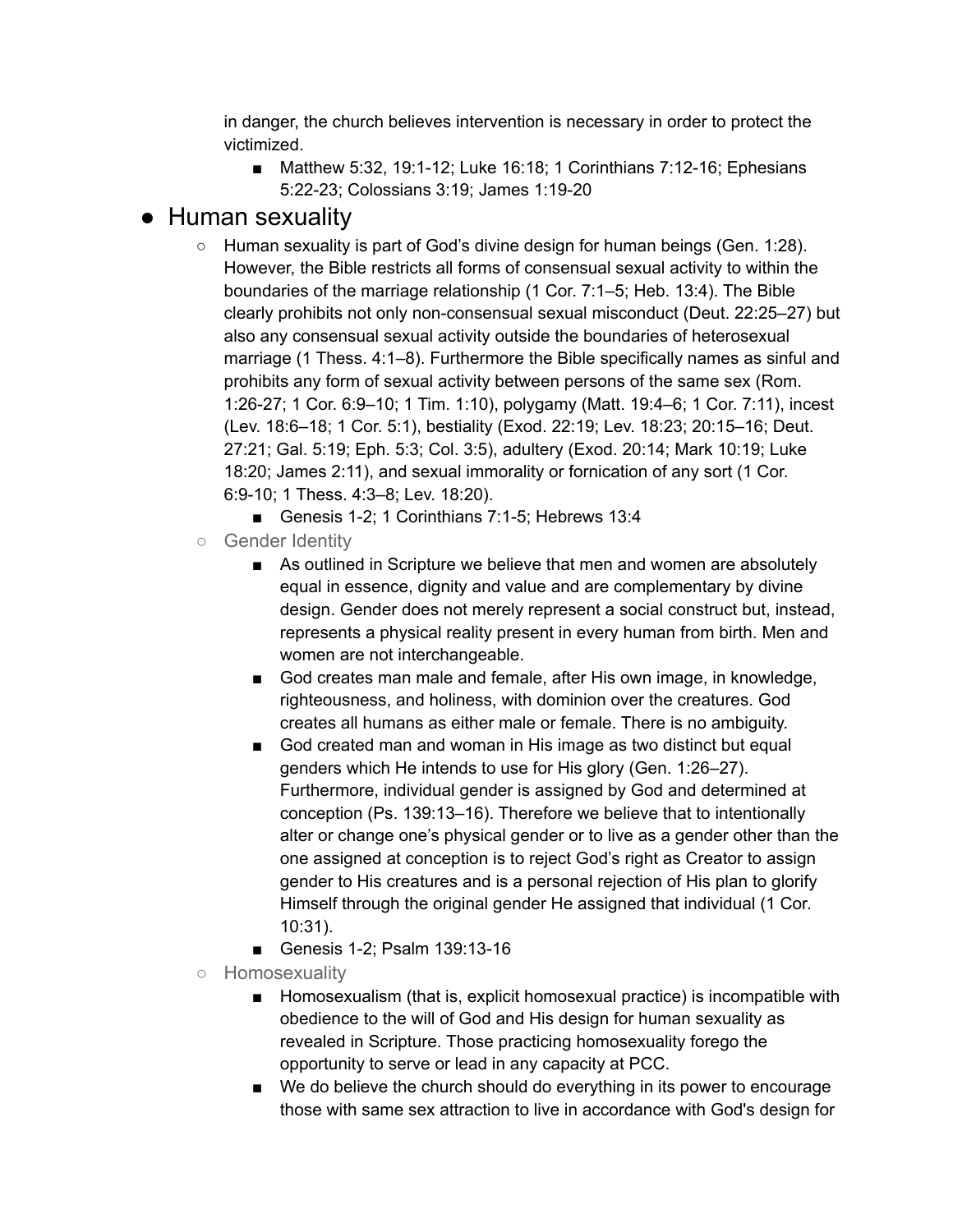human sexuality. We fully acknowledge that every human being struggles with sin and as with all other sins, not only same sex attraction. God's call to humanity is a call to pursue holiness and sacrificial obedience. The church's support should extend to those with same sex attraction in their pursuit of this.

■ Leviticus 18:22, 20:13; 1 Corinthians 6:9-11; 1 Timothy 1:8-11

### <span id="page-7-1"></span><span id="page-7-0"></span>• Sacraments

- Baptism
	- Baptism is appropriately administered only to those who give a believable profession of faith in Jesus Christ. Christian baptism by immersion (Acts 8:36-39) is the testimony of a believer. This act is a solemn and beautiful symbol of the believer's faith in the crucified, buried and risen Savior; the union with Him in death to sin and resurrection to a new life (Romans 6:1-11). It is also a sign of fellowship and identification with the visible Body of Christ (Acts 2:41-42)
	- Mark 16:16; John 3:5; Acts 2:38, 22:16; Romans 6:3-5; 1 Peter 3:21
- <span id="page-7-2"></span>○ Child Dedication
	- The practice of baptism was carried out in one way in the New Testament: the person being baptized was immersed or put under the water and then brought back up again. Therefore, we do not believe in the reformed practice of Infant Baptism.
	- We do however, affirm child dedication, in which children are publicly dedicated to the Lord and in which the church agrees to support and encourage families as they seek to raise their children in Christ within the covenantal community of faith
	- Deuteronomy 6:5-7; 1 Samuel 1:27-28; Proverbs 22:6; Luke 2:22
- <span id="page-7-3"></span>○ Communion
	- The Lord's Supper is the commemoration and proclamation of His death until He comes (1 Corinthians 11:26) and should always be preceded by solemn self-examination (1 Corinthians 11:28). We teach that while Christ's flesh and blood are not actually present, the Lord's Supper is nevertheless an actual communion with the risen Christ who is present in a unique way, fellowshipping with His people (1 Corinthians 10:16).
	- 1 Corinthians 11:17-34; Matthew 26:26-28;

### <span id="page-7-5"></span><span id="page-7-4"></span>• The Work and Ministry of The Holy Spirit

- Gifts of the Holy Spirit
	- We believe that the gifts of the Holy Spirit that we see on display in the New Testament are still active within the life of the church. These gifts did not end with the close of the New Testament or the death of the last apostle.
	- While we acknowledge that the gifts are still in operation, we do not believe a person's spiritual maturity is marked or defined by the amount or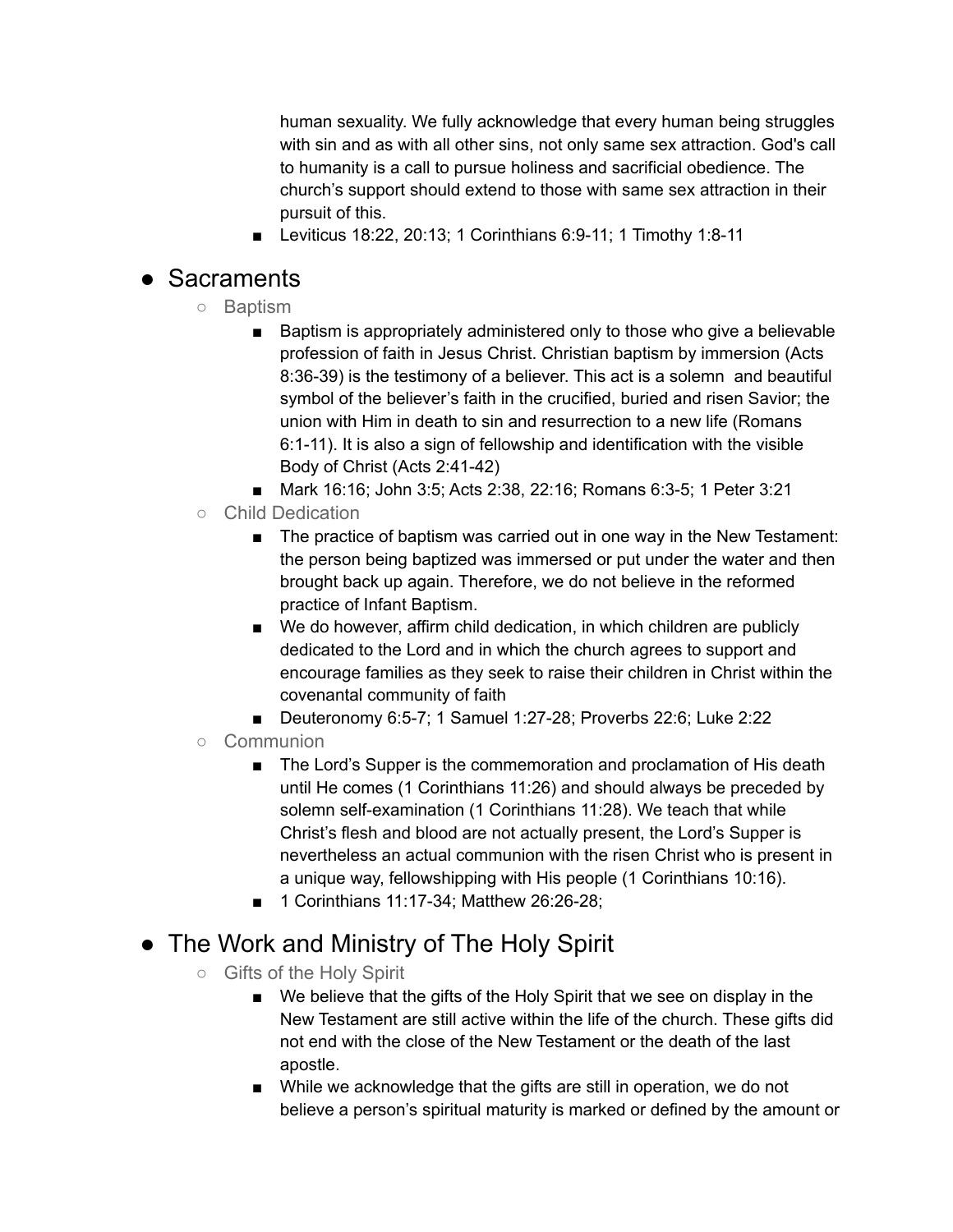the veracity by which their gift is used. We believe that people are gifted to glorify God and grow the church. Any instances where spiritual gifts are disruptive, distractive, or self aggrandizing will be addressed by the leadership of the church in order to preserve the unity of the body.

- Romans 12:3-8; 1 Corinthians 12, 13:1-13, 14:1-40; Galatians 5:22-23; 1 Peter 4:10
- <span id="page-8-0"></span>○ Baptism of the Holy Spirit
	- Scripture teaches that the baptism of the Holy Spirit is a single event that occurs at the moment of our Salvation where we are regenerated, cleansed, empowered, and permanently indwelled by him.
	- The distinction between the baptism of the Holy Spirit (one-time-event) and the filling of the Holy Spirit (reoccurring) is: the former is the root, the latter the fruit. The filling of the Spirit is subsequent to one's initial experience of the Spirit where they are empowered for specific tasks or purposes. We do not believe there is, after conversion, a second baptism of the Holy Spirit where the believer is gifted anything more than what was given at the initial filling of the Holy Spirit.
	- 1 Corinthians 12:13; Ephesians 4:5
- <span id="page-8-1"></span>• Sanctity of Life
	- We believe that all humanity is created in the image of God and possesses intrinsic dignity and worth. In light of this, we believe that followers of Jesus Christ who are governed by the Bible are ethically obligated to preserve, promote, and defend the sanctity of life.
	- We believe that whenever there is an ethical dilemma the default position should always be to protect life, including the unborn (Prov. 24:11–12). Jesus teaches this principle of carefulness in the Sermon on the Mount when He instructs His followers not only to avoid killing, but to cease from any activity or passion that increases one's proclivity toward murder (Matt 5.21-22). Therefore, we oppose the practice of abortion on the grounds that it involves the intentional, purposeful, and direct ending of a human life that began at conception.
	- Our pro life beliefs not only include protecting the life of the unborn but also the commitment to the well-being and support of the parents in each situation.
	- Genesis 1:26-27, 9:6; Psalm 139:13-16; Jeremiah 1:5;

### <span id="page-8-2"></span>● Creation

- $\circ$  The account of origins in Genesis is a factual narrative of historical events; that is, God created the universe, including all original kinds of living organisms (including man) in six days. We believe there is insufficient evidence to understand those 6 days as literal or symbolic, so we do not hold a stance on the age of the Earth.
- We believe that God created the world from nothing and governs all things at all times in all places.
	- Gen. 1-2; Exod. 20:11; 31:17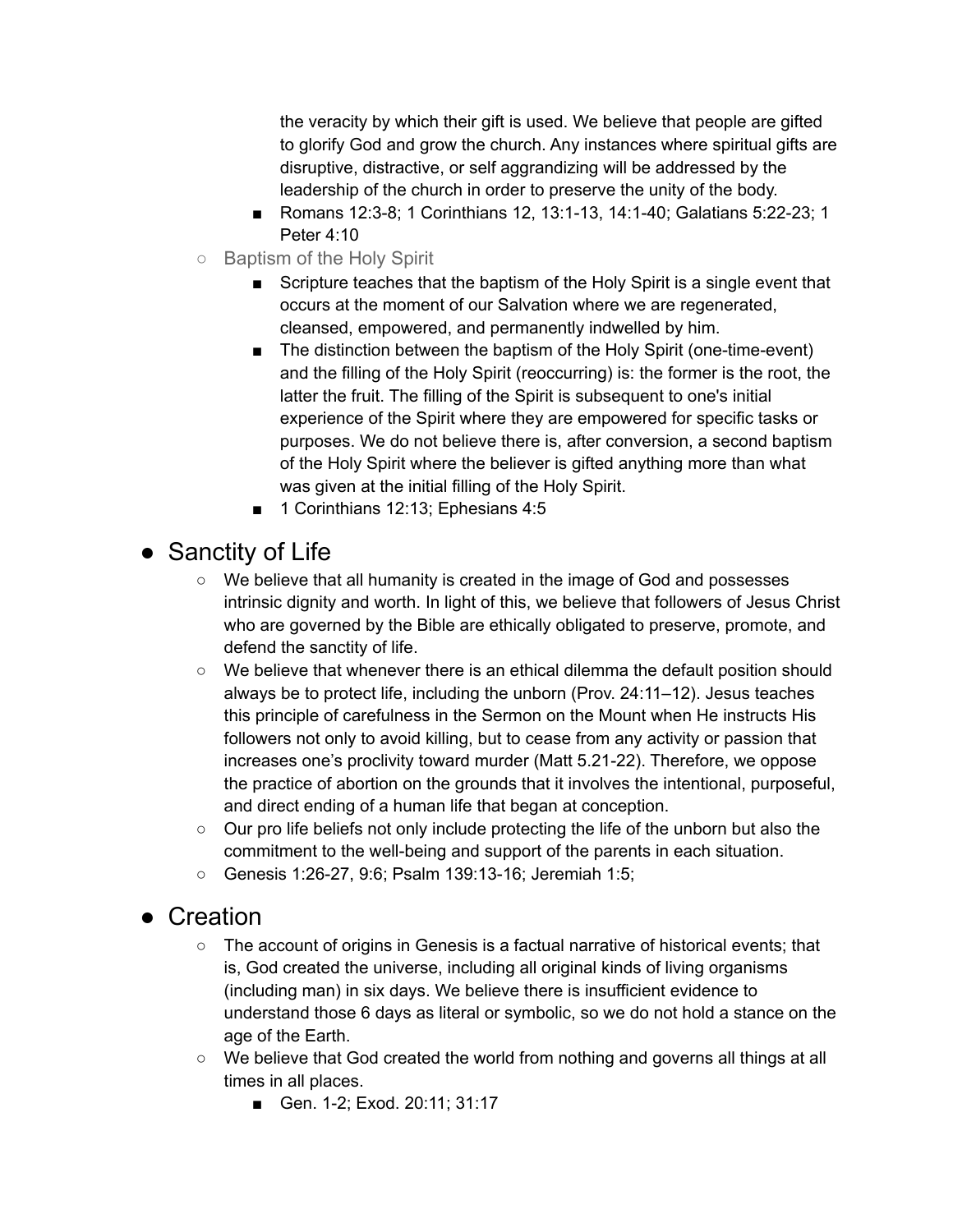### <span id="page-9-1"></span><span id="page-9-0"></span>● Church Leadership Structure

- Elder led
	- We affirm that the Scripture limits the office of pastor/elder to spiritually qualified men.
	- Providence City Church is to be recognized as a Jesus ruled, elder led, and congregationally accountable church in accordance with the principles laid down in the New Testament.
	- The elders of PCC are responsible for leading the church in all matters of direction, doctrine, and discipline. They are responsible to oversee and evaluate the direction of all ministries and stewardship of the church. The elders may hire or remove church staff as necessary. The elders may establish teams and other leaders to assist them in any of their duties. They may delegate authority to qualified individuals or teams as they deem fit.
	- Acts 14:23; 1 Corinthians 14:34-35; 1 Timothy 3:1-16; Titus 1:5-16
- <span id="page-9-2"></span>○ Role of Women in the Church
	- To reflect God's beautiful design as Providence City, we desire to articulate and embody a theological vision of complementarianism. Specifically, when it comes to the consideration of women in ministry, we want to be obedient to Scripture, honor the Lord and give opportunities for women to flourish in their role(s) at Providence City church
	- Congregational Worship Services
		- Every member of the church body actively participates in our congregational worship services, not just those who are on the platform. Every role is open to both men and women, except the roles of preaching the Word of God and officiating the ordinances (baptism/the Lord's Supper). Every member is invited to baptize and distribute the elements of communion, but the roles of preaching and officiating the ordinances are reserved for elders/pastors/qualified men.
	- Teaching Environments in Children's ministry, Student ministry, and Throughout the life of the Church
		- Mixed-gender teaching environments in which adults  $(18+)$  are being taught will be led by pastors, elders, and/or church staff. These leaders should seek out, equip and utilize gifted men and women to help lead, teach and shape these ministry environments.
		- While clear in adult settings, we understand the nuance in children and student teaching environments. We do believe there is freedom in teaching by qualified and gifted men and women who are partners at PCC.
		- Gender-specific teaching environments are taught by a leader of the same gender.
	- City Groups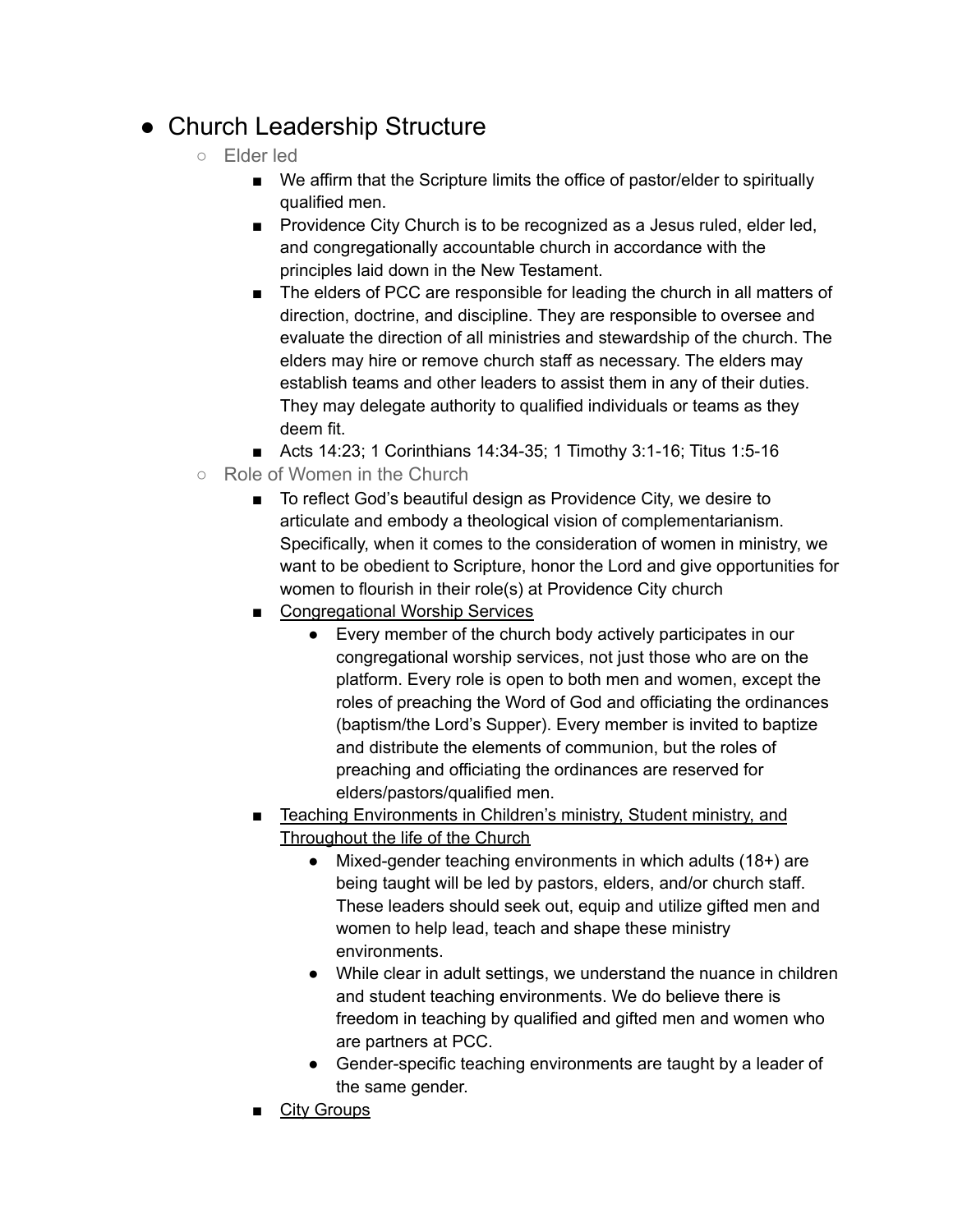- Gender-specific groups are led by a leader of the same gender. Men lead men's groups, and women lead women's groups. Mixed-gender groups are led by both a man and woman. In mixed-gender group leadership we expect for there to be a co-discipleship relationship between the man and the woman. Co-discipleship in the group doesn't mean that male and female leaders are interchangeable or lead in the exact same way, but as co-disciplers, the man and the woman operate in their roles according to gifting. Both men and women may serve as group group leaders.
- Acts 14:23; 1 Corinthians 14:34-35; Ephesians 5:21-33; 1 Timothy 2:8-15, 3:1-16; Titus1:5-16, 2:3-5

### <span id="page-10-0"></span>● Community

- We believe that the Christian life is meant to be lived out in community, not isolation. To love Christ is to love His bride. We take seriously the mandate in scripture that compels us to "not neglect to meet together as the day draws near." All faithful disciples of Jesus will desire to be in community and fellowship with other believers who help challenge, grow, and encourage their faith.
	- Proverbs 17:17, 27:17; Hebrews 10:25

### <span id="page-10-1"></span>● Evangelism/Missiology

- $\circ$  Providence City Church is committed to fulfilling the great commission Jesus' command to go to all nations and make disciples, to teach them His commands and to baptize them in the name of the Father, the Son, and the Holy Spirit. This means we desire to be a sending church.
	- Sending church partners out into their neighborhoods, workplaces, etc. to share the Gospel and be the hands and feet of Christ
	- Sending missionaries to other states and countries
	- Financially and prayerfully providing for missionaries that are already planted on specific mission field (at the time of the most recent update to this document, we are giving 15% of our monthly tithes/offerings to various mission efforts across the world)
- Our desire is to actively evangelize our community as well as the ends of the earth.
	- Matthew 28:18-20; Acts 1:8; Romans 10:5-17

### <span id="page-10-2"></span>● End Times

○ Providence City Church does not champion a specific eschatological (end times) view. Biblically, we see merit in various aspects of multiple views. We believe that adhering to one particular view on a doctrine that has been so widely debated for centuries can allow for seeds of division among the body. Thus, we seek to live in theological charity with people who have differing eschatological views while not promoting a specific one.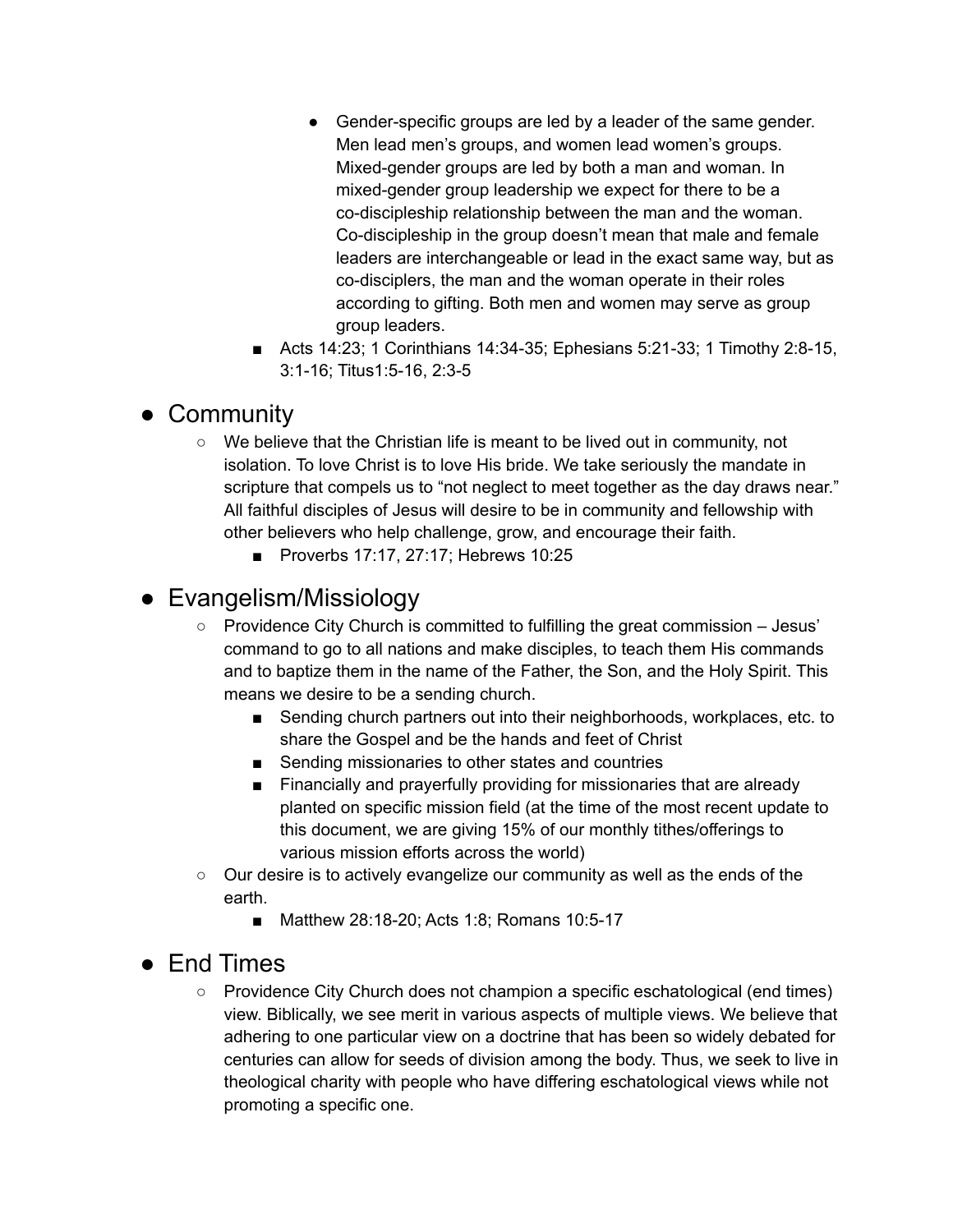- What we believe: one day, Jesus will return to the earth to judge the living and the dead. The end of this earthly age means all who are in Christ are ushered into the New Heavens and New Earth, and all those who have rejected Christ will be ushered into a place of eternal torment and separation from God.
	- Matthew 25:31-46; 2 Timothy 4:1; Romans 14:10; Revelation 21-22

### <span id="page-11-0"></span>• Church Discipline

- We teach the disciplining of sinning members of the congregation in accord with the standards of 1 Corinthians 5:1-13; 2 Thessalonians 3:6-15; 1 Timothy 1:19-20; Titus 1:10-16.
- Church discipline is used in matters where a partner of the church has broken or violated the covenant they agreed to upon partnership.
- We must take seriously as church members our role and responsibility to fellow church members in exhorting one another and charging each other to flee sin. Local churches should not expect more or less than what the Bible requires when we seek to restore a person under discipline, namely, repentance. While discipline is not going to be popular in our present-day culture, we trust the authority and sufficiency of Scripture and we remain faithful to the task of making disciples, loving God and one another, and pursuing holiness.
- Matthew 18:15-20; Romans 16:17-18 2 Corinthians 2:5-1; Galatians 6:1; 2 Thessalonians 3:13-15; 1 Timothy 5:19-20; Titus 3:9-11; Hebrews 12:6; James 5:19-20

### <span id="page-11-1"></span>● Moral Issues

- Alcohol Consumption
	- Providence City Church does not hold to a view that drinking alcohol is inherently sinful. Scripture teaches that beverages containing alcohol can be a blessing or a source of evil. Those who drink alcohol must consider its effects on themselves and on others. Abstinence from alcohol may be an appropriate moral response in particular situations, but it is not demanded by Scripture and therefore should not be demanded by the church.
	- According to Scripture, all Christians must avoid drunkenness. Though abstinence from alcohol is a morally creditable choice, those who, in their freedom in Christ, choose to drink alcohol (maturely and moderately in ways that do not lead to sin or drunkenness) are not to be condemned. The church should provide pastoral care and guidance for alcoholic church members and their families, including intervention, counseling, and discipline when necessary.
	- Proverbs 20:1; Romans 14:21; Ephesians 5:18; Galatians 5:19-21
- Drug Use
	- PCC does not condone any type of drug abuse or illegal drug use.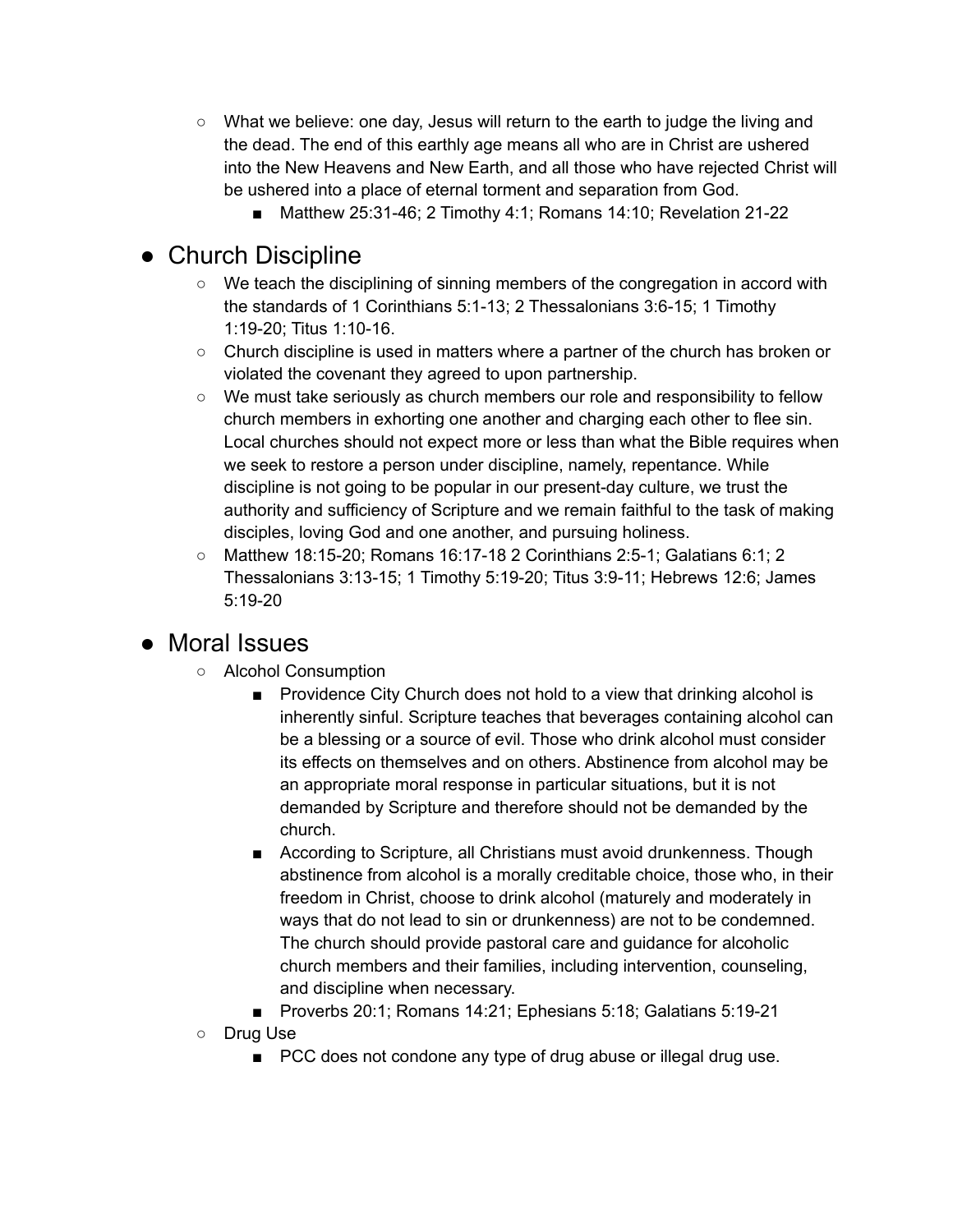- The church should provide pastoral care and guidance for church members battling drug addictions and their families, including intervention, counseling, and discipline when necessary.
- Proverbs 20:1; Romans 14:21; 1 Corinthians 6:19-20, 10:13; Ephesians 5:18; Galatians 5:19-21
- Gossip
	- Gossip is casual or unconstrained conversation or reports about other people, typically involving details that are not confirmed as being true.
	- While not often talked about, gossip is a major problem in the universal church and should be weeded out and discouraged as much as possible. Gossip causes division within the church, and it should be addressed in ways that support the biblical model laid out in Matthew 18:15-20
	- When it comes to gossip (or potential gossip), the appropriate response is to confront the one repeating gossip, refuse to listen, and, if it is too late for that, refuse to repeat it. If some action seems to be warranted, then the information must be confirmed with a person in a position to know and give permission to share it.
	- Proverbs 11:13, 16:28, 20:19, 26:20; Matthew 18:15-20; Romans 1:28–30; 2 Corinthians 12:20
- Premarital Sex
	- We believe God has reserved sex to only take place between a man and a woman in the context of marriage. Any sexual promiscuity that happens in a relationship before marriage is an affront to God's design for sex, marriage, and intimate relationships.
	- God has declared sexual immorality to be evil, improper, sinful, fleshly, earthly, and against His revealed will. Those who continually and unrepentantly practice it are declared guilty and unrighteous, and will be subject to judgment by Him. Rather than engaging in the act of sexual immorality, the Bible says that we are to "flee" and "abstain" as we attempt to "control" our bodies for the sake of the Lord. 1 Corinthians 7 indicates that marriage is the only proper, God-ordained means to guard against the danger of sexual immorality and is therefore the only fitting prescription if one is unable or unwilling to exercise self-control.
	- Acts 15:20; 1 Corinthians 7:2; Hebrews 13:4; 1 Corinthians 5:1; 6:13, 7:2, 18, 10:8; 2 Corinthians 12:21; Galatians 5:19; Ephesians 5:3; Colossians 3:5; 1 Thessalonians 4:3; Jude 1:7; and Revelation 21:8.
- Other issues
	- This is not an exhaustive list of moral issues. It includes anything else that does not adhere to the commands and precepts laid out clearly in Scripture. Issues will be added to/amended as needed by church leadership.